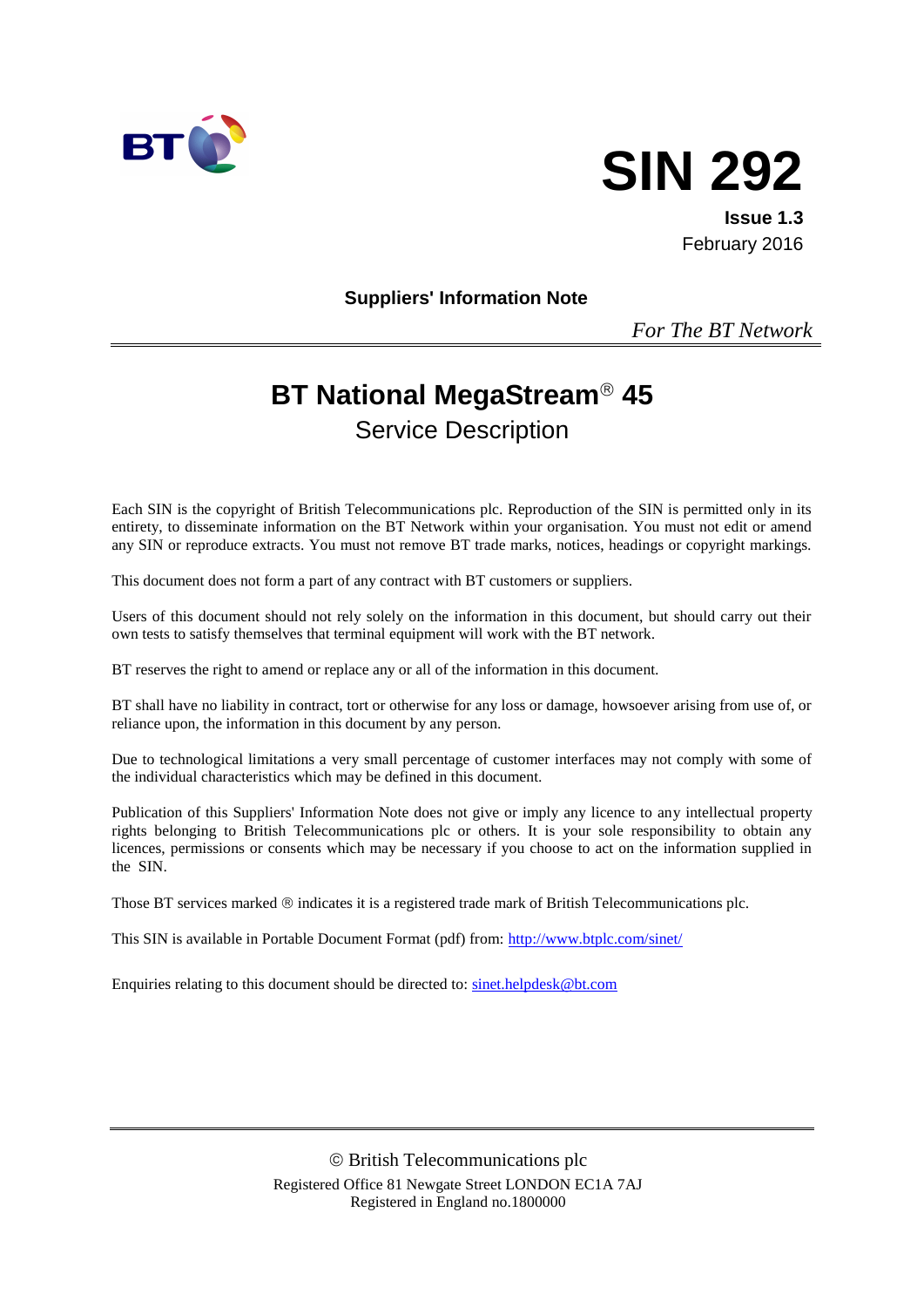### **CONTENTS**

| 1.           |       |  |
|--------------|-------|--|
| 2.           |       |  |
| 3.           |       |  |
| $\mathbf{4}$ |       |  |
| 4.1          |       |  |
| 4.2          |       |  |
| 4.3          |       |  |
| 4.4          |       |  |
| 4.5          |       |  |
|              | 4.5.1 |  |
|              | 4.5.2 |  |
| 4.6          |       |  |
| 5.           |       |  |
| 6.           |       |  |
| 7.           |       |  |
| 8.           |       |  |
| 9.           |       |  |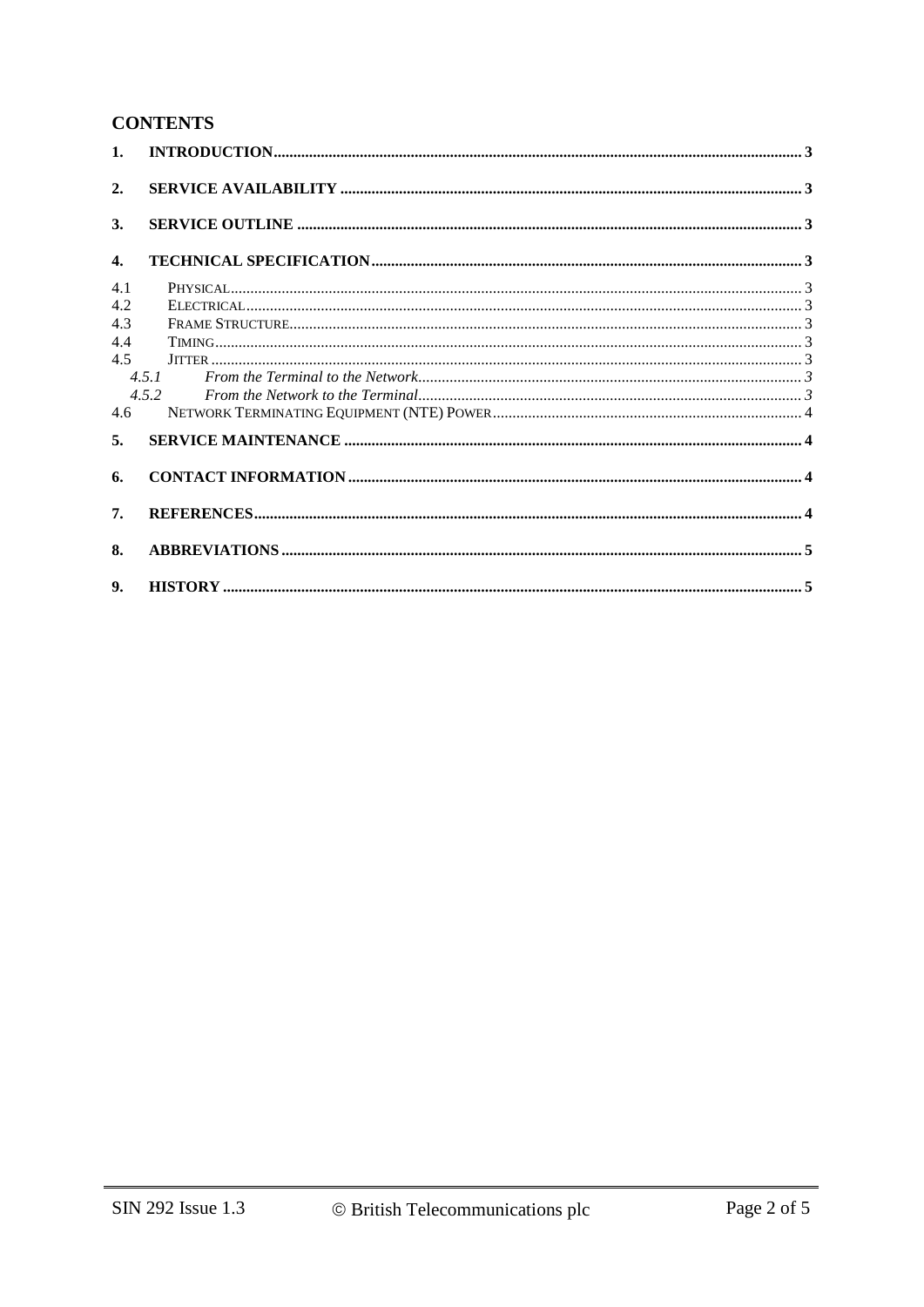# **1. Introduction**

This Suppliers' Information Note (SIN) describes the BT National MegaStream 45 Service and provides technical information for terminal equipment (TE) manufacturers and suppliers.

## **2. Service Availability**

The BT National MegaStream<sup>®</sup>45 service covers (where capacity exists) mainland Britain and Northern Ireland (The UK licence area).

#### **3. Service Outline**

The BT National MegaStream<sup>®</sup>45 is an inland unstructured point to point leased high speed digital service operating at 44.736Mbit/s. The Service is presented to the customer via an ITU-T Recommendation  $G.703^{[1]}$  interface using the Bipolar with Three-Zero Substitution (B3ZS) line code.

*Note. The Open Network Provision (ONP) Services do not currently include the rate of 44.736 Mbit/s.*

#### **4. Technical Specification**

#### **4.1 Physical**

The physical presentation of the services is via a pair of BNC unbalanced 75 Ohm sockets, one for each direction of transmission. The sockets conform to the general requirements of IEC 169-8<sup>[2]</sup> with the mating dimensions specified in annex B of BS ISO/IEC 10173 : 1991<sup>[3]</sup>.

The digital distribution frame (DDF) mentioned in clause 5 of  $G.703^{[1]}$  is not included in the network terminating equipment (NTE). The DDF allowance of 0.6dB can be used by the customers equipment and cabling, however, BT would advise that this allowance is reserved for losses in the connectors.

#### **4.2 Electrical**

Electrically, the presentation conforms to clause 5 of  $G.703^{[1]}$ . The line code is B3ZS as defined in G.703<sup>[1]</sup> Annex A.

#### **4.3 Frame Structure**

The service is unstructured, i.e. there are no constraints on the use or format of the bit pattern/frame structure other than those of the line code.

#### **4.4 Timing**

The service will support customers transmit signal timing within the limits of 44 736 kbit/s  $\pm$  20 ppm which is in accordance with subclause 5.2 of G.703<sup>[1]</sup>.

#### **4.5 Jitter**

#### **4.5.1 From the Terminal to the Network**

The BT network will accept jitter in accordance with ITU-T Recommendation G.824<sup>[4]</sup>.

#### **4.5.2 From the Network to the Terminal**

The level of Jitter from the network to the terminal will be in accordance with ITU-T Recommendation G.824<sup>[4]</sup>.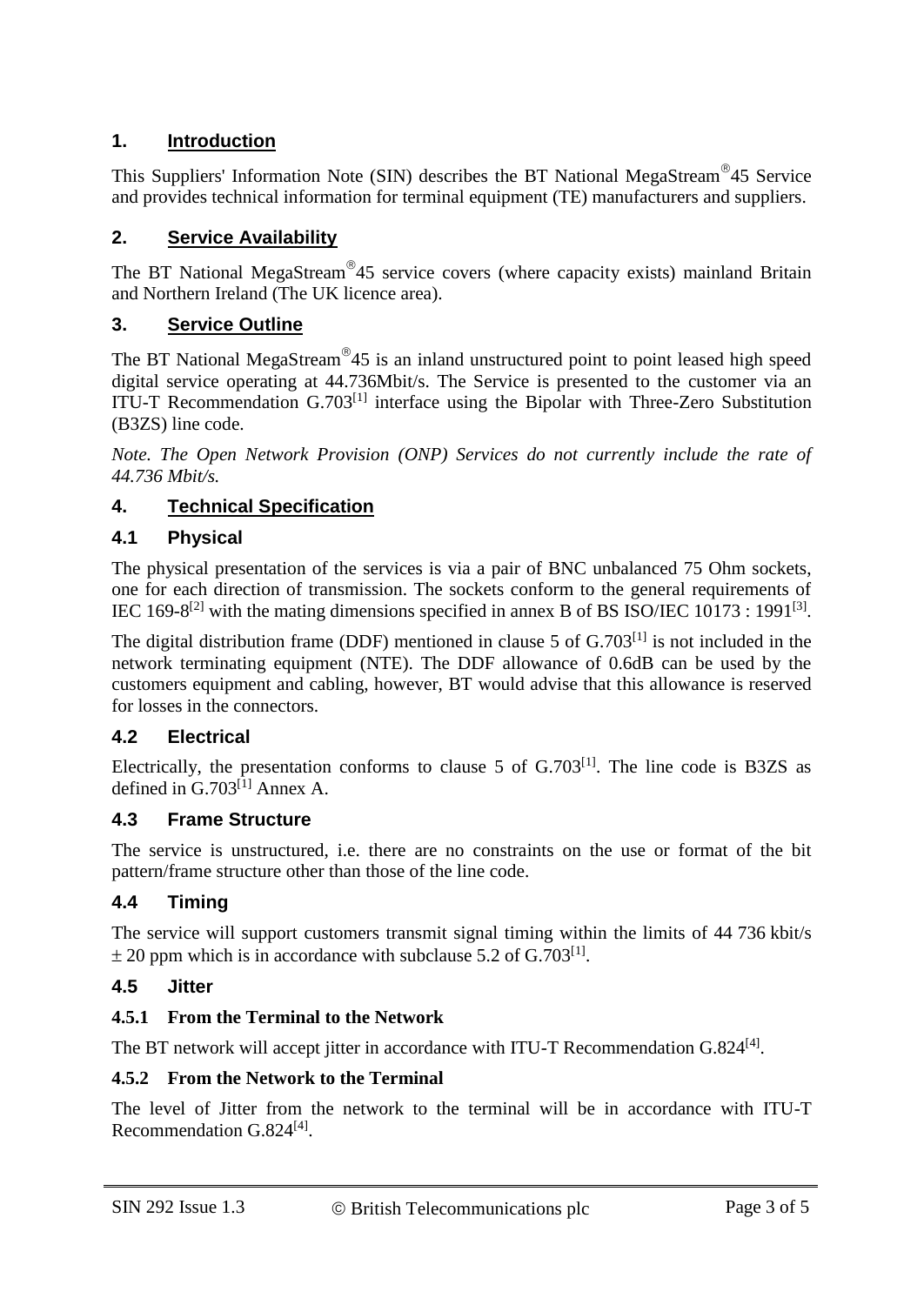# **4.6 Network Terminating Equipment (NTE) Power**

The NTE is locally powered and will require a local mains 50 Hz AC supply. It will be mounted in accordance with standard BT practices in agreement with the customer.

Where the NTE is powered by a customer provided -50Volts, the NTE will be supplied with a connection lead which will be presented as wires only. As power supplies can vary slightly in output voltage and characteristics, the NTE will function with customer provided power supplies which are in accordance with the British Telecom Network Requirement, (BTNR)  $2511^{[5]}$ .

*Note. Customer provided power supplies for connection to this service shall conform with relevant safety standards.*

#### **5. Service Maintenance**

There are no mandatory maintenance facilities associated with this service.

#### **6. Contact Information**

For information about this service please telephone:

- Your Company's BT account manager
- For business customers, BT sales on 0800 800152 for product and service information, sales and rental enquiries.

If you have enquiries relating to this document please contact us at: [sinet.helpdesk@bt.com](mailto:sinet.helpdesk@bt.com)

# **7. References**

#### **ITU-T / CCITT Recommendation:**

| -11 | G.703 | Physical/Electrical characteristics of hierarchical digital 1991<br>interfaces.                                  |  |
|-----|-------|------------------------------------------------------------------------------------------------------------------|--|
| [4] | G.824 | The control of jitter and wander within digital networks   1993<br>which are based on the 1544 kbit/s hierarchy. |  |

#### **British Standards:**

| $\lceil 2 \rceil$ | IEC 169-8           | Radio-frequency connectors - Part 8 : R.F. coaxial<br>connectors with inner diameter of outer conductor<br>6.5 mm (0.256 in) with bayonet lock - Characteristic<br>impedance 50 ohms (Type BNC). | 1978 |
|-------------------|---------------------|--------------------------------------------------------------------------------------------------------------------------------------------------------------------------------------------------|------|
| $\lceil 3 \rceil$ | BS ISO/IEC<br>10173 | Integrated Services Digital Network (ISDN) Primary<br>Access Connector at Reference Points S and T.                                                                                              | 1991 |

#### **British Telecommunications Network Requirements (BTNR):**

| $\lceil 5 \rceil$ | <b>BTNR 2511</b> Interface of telecomms equipment with a nominal 48y Latest Issue |  |
|-------------------|-----------------------------------------------------------------------------------|--|
|                   | negative dc power supply.                                                         |  |

For further information or copies of referenced sources, please see document sources at <http://www.btplc.com/sinet/>